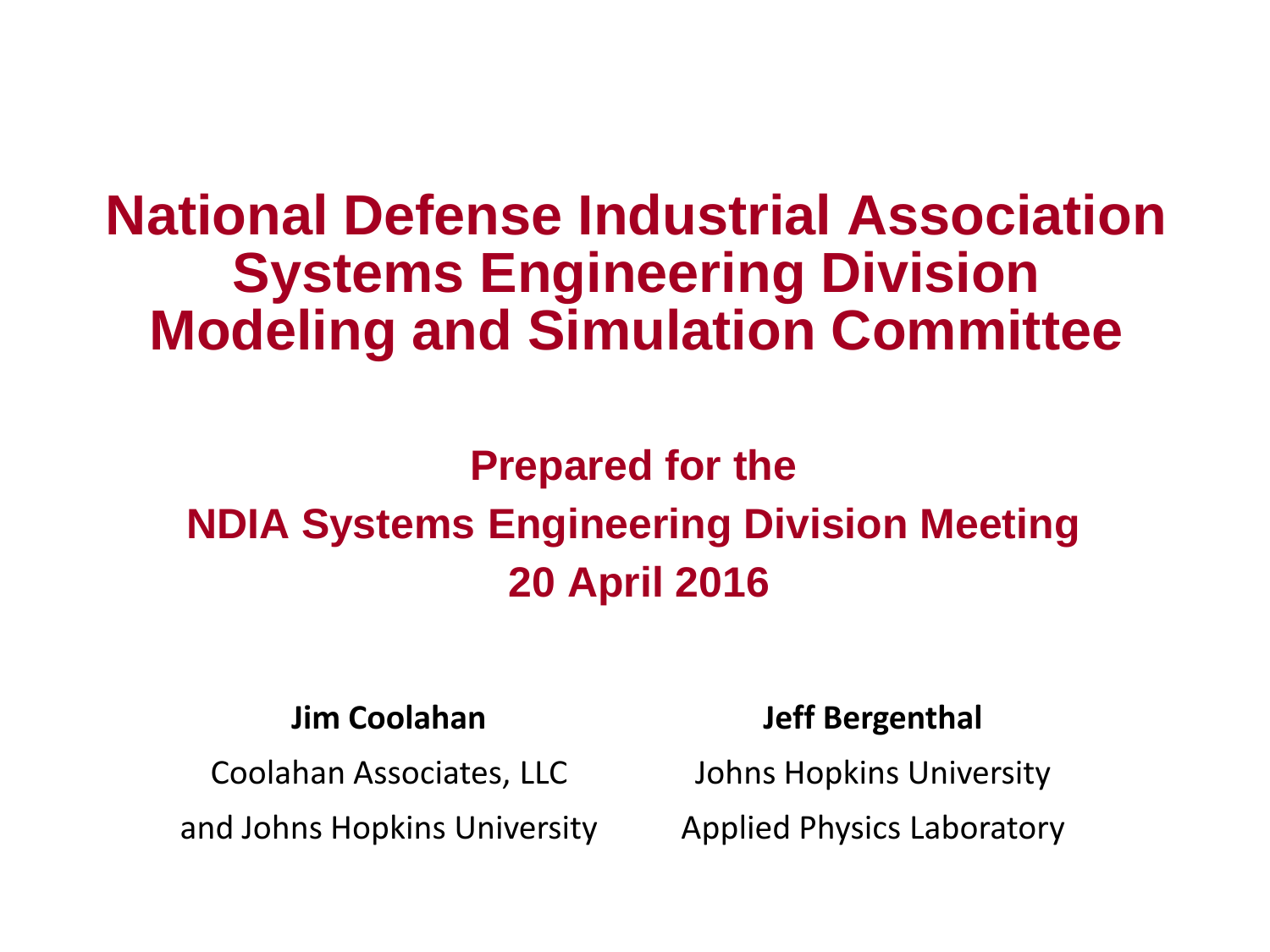

- **The mission of the NDIA SE M&S Committee is to advance the understanding and use of modeling and simulation in the practice of systems engineering**
- **Presentations from the past seven years of committee meetings are posted on the committee's web site**
- **2016 meetings (scheduled for the day before the NDIA SE Division meeting)**
	- **16 February (Applied Research Associates – Ballston)**
	- **19 April (GTRI – Rosslyn)**
	- **21 June (location TBD)**
	- **16 August (location TBD)**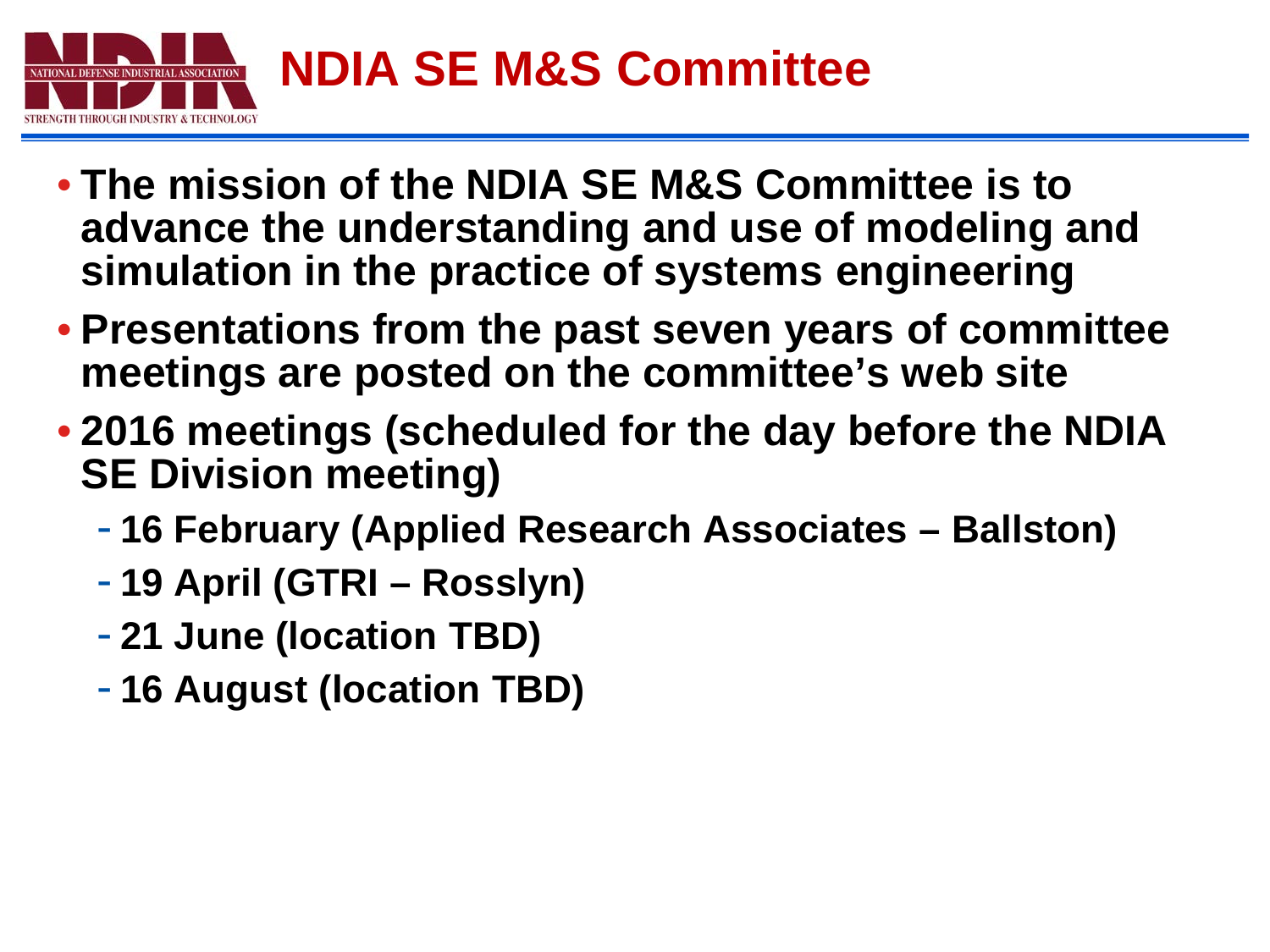

### **NDIA Systems Engineering M&S Committee Meeting Agenda, 19 April 2016**

| Agenda |      |                                                                                                           |                                           |
|--------|------|-----------------------------------------------------------------------------------------------------------|-------------------------------------------|
| 8:30   | 0:15 | Welcome, agenda review, self-introductions                                                                |                                           |
| 8:45   | 0:05 | Committee overview, meeting schedule                                                                      | Jeff Bergenthal (JHU/APL)                 |
| 8:50   | 0:45 | <b>Defense M&amp;S Coordination Office 2016 Update</b><br>DoD M&S Reference Architecture (DMSRA) Overview | Leigh Yu (DMSCO)<br>Brian Miller (CERDEC) |
| 9:35   | 0:45 | <b>Navy Modeling &amp; Simulation Office</b>                                                              | John Moore (NMSO)                         |
| 10:20  | 0:15 | <b>Break</b>                                                                                              |                                           |
| 10:35  | 0:45 | <b>Marine Corps M&amp;S</b>                                                                               | Brett Telford (MCMSO)                     |
| 11:20  | 1:00 | Determining M&S Credibility: What The Accreditor<br><b>Needs To Know</b>                                  | Dr. James Elele (NAVAIR)                  |
| 12:20  | 1:00 | Lunch                                                                                                     |                                           |
| 13:20  | 0:45 | Model Based Systems Engineering - A Data-Centric<br>Approach                                              | Steve Topper (JHU/APL)                    |
| 14:05  | 0:45 | <b>Implications of Cloud Computing for Models and</b><br><b>Simulations</b>                               | Amy Henninger (IDA)                       |
| 14:50  |      | Adjourn                                                                                                   |                                           |